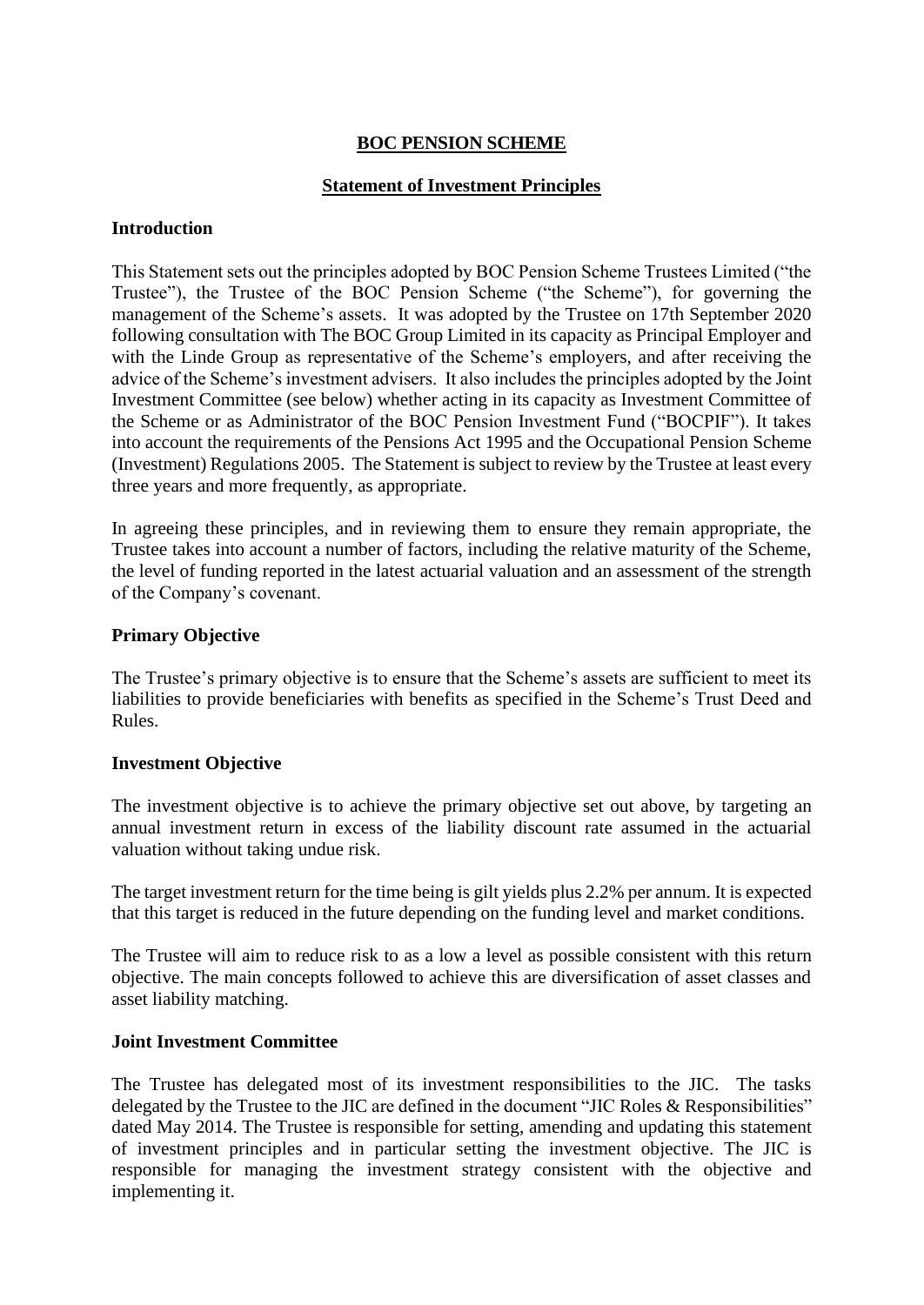The JIC is a company called BOC Pensions Limited, which is jointly owned by the Trustee and by BOC SEPS Trustees Limited. Directors of the JIC must be directors of the Trustee or BOC SEPS Trustees Limited. The JIC also serves as the Administrator of BOCPIF (see below).

The JIC is supported in the day-to-day operation of the Scheme's assets by the Pensions Investment Manager (PIM).

## **BOC Pension Investment Fund**

The Trustee invests its assets in a common investment fund, BOC Pension Investment Fund ("BOCPIF"), which is administered by the JIC. BOCPIF comprises both commingled assets and Scheme specific portfolios. The JIC is responsible for ensuring that the assets of each participating scheme, both commingled and held directly within BOCPIF, are managed in a manner consistent with the investment strategy of that scheme. Neither the Trustee nor the JIC may make day-to-day investment decisions.

### **Investment Strategy**

In managing the investment strategy and implementing it, the JIC ensures that it complies at all times with the investment objective, the terms of the Trust Deed and relevant legislation. The JIC is responsible for deciding into which asset class to invest and the allocation assigned to each asset class. The JIC considers asset classes with regard to their risk, return and liquidity characteristics and evaluates whether they are appropriate to back the schemes liabilities. The JIC is guided by the principles of diversification and asset-liability matching. In deciding investment strategy advice is sought from the Scheme's investment adviser.

Appendix 1 shows the current target asset class weights and longer-term ranges.

## **Review of Investment Objective and Investment Strategy**

The Investment Objective and Investment Strategy are kept under review, as part of a regular monitoring process, to ensure they remain valid and appropriate. The Trustee carries out a formal review of the investment objective at least every three years. The JIC carries out a formal review of the investment strategy following any change in investment objective by the Trustee or otherwise at least every three years. The Trustee and the JIC obtain expert investment advice and consult with the Company as part of the formal review process. The investment strategy is regularly monitored by the JIC.

### **Management of Risks**

There are various risks to which the Scheme is exposed. The main risks managed by the Trustee and JIC in this respect are as follows:

• Mismatch risk - The primary risk is that arising through a mismatch between the Scheme's assets and liabilities, particularly in relation to the impact of changes in long term interest rates and inflation. The Trustee has set a target range for hedging the interest rate and inflation risks of the liabilities through a Liability Driven Investment ("LDI") portfolio.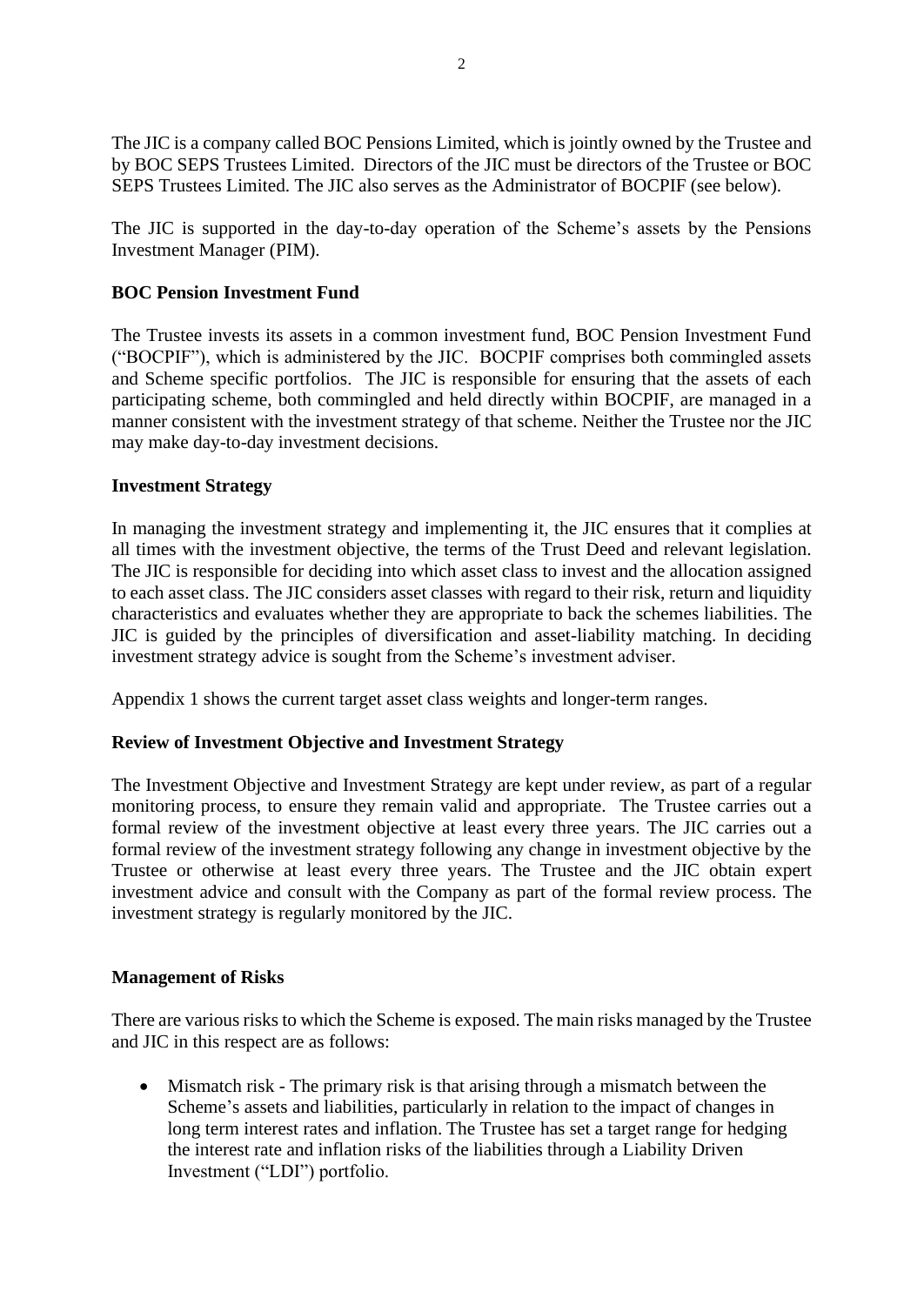- Basis risk This risk arises where the Scheme's liabilities cannot be perfectly matched. This risk is managed by defining a portfolio of assets that most closely matches the expected liability cash flows. The LDI portfolio then seeks to broadly match the performance of these assets.
- Strategic Investment risk This risk arises when the selected long-term investment strategy fails to deliver the level of expected return or risk characteristics necessary to meet the Scheme's objectives. This risk is managed by setting appropriate long and short-term risk measures and limits. These are monitored regularly and the appropriate action taken if the risk levels are inconsistent with these limits.
- Longevity risk This is the risk that pensioners live longer than expected and this leads to greater than expected benefit payments being made. The Scheme's mortality experience and mortality trends are monitored, and the likely outlook for future experience is also considered. Sensitivity testing on the mortality assumptions will be carried out to determine the impact of changes in the assumptions.
- Market risk the fluctuation of asset prices according to supply and demand. This is managed by ensuring asset classes are diversified, returns are uncorrelated and strategies are available to protect against significant market falls.
- Liquidity risk the risk that assets cannot be realised in liquid markets, when cash is needed. This is managed by investing the majority of assets only in liquid markets and reviewing their liquidity regularly. This also includes managing roll-over risk of repo transactions.
- Credit risk This is the risk of default by issuers of financial assets and the risk that the value of these assets may depreciate as a result of an increase in the overall level of perceived credit risk in the market. This risk exposure is controlled by imposing limits on the amount and type of credit assets that can be held, and ensuring that portfolios are sufficiently diversified.
- Counterparty risk This risk arises when the Scheme enters into financial contracts with a third party which then fails, probably due to default, to fulfil its obligations. This risk is controlled by setting an appropriately high minimum credit rating of counterparties it will transact with and limiting the exposure to any single counterparty. Collateral is required from counterparties to financial contracts to mitigate the loss in the event they fail to fulfil their obligations under the contracts.
- Manager risk the risk that asset managers employed by the JIC underperform their benchmark or otherwise fail to achieve the investment objective assigned to them. The JIC manages this risk by a number of measures:
	- o Perform formal and competitive asset manager selections processes.
	- o Agree formal investment guidelines with asset managers which include benchmarks, objectives and limits on relevant risk exposures.
	- o Monitor asset manager performance regularly and perform comprehensive reviews of manager's capabilities.
	- o If a manager does not perform to benchmark standard the manager may be removed or replaced.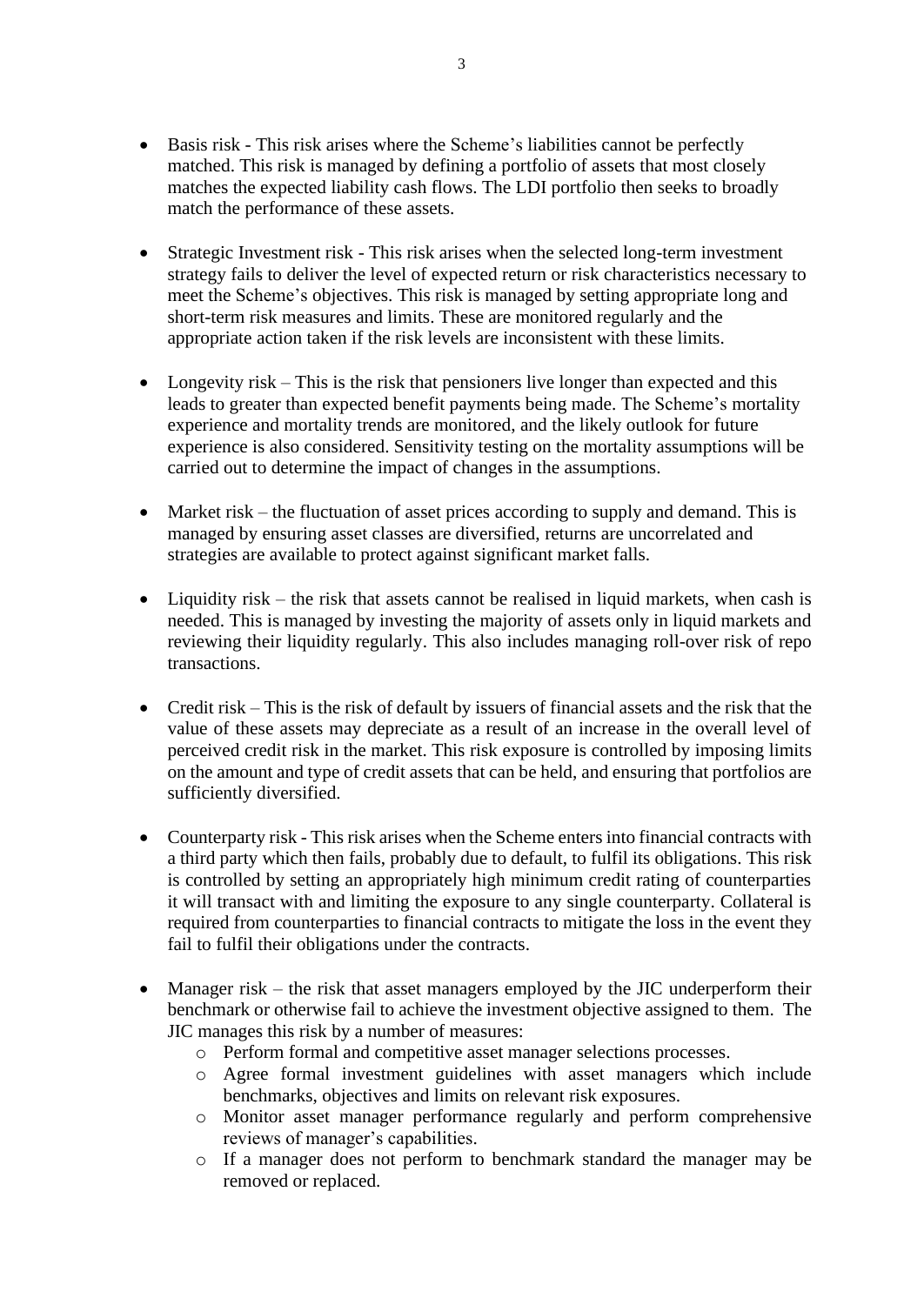- Exchange rate risk This risk arises from losses that result from unhedged overseas investments. Currency risk is mitigated through the use of a dedicated hedging programme.
- Sponsor Covenant risk the financial capacity and willingness of the sponsoring employer to support the Scheme is a key consideration and is reviewed on a regular basis.

The JIC also obtains expert independent investment advice on a regular basis to manage these risks.

### **Asset Allocation Decisions & Rebalancing**

The JIC believes that in most market environments long-term value creation is best achieved with rebalancing to bring actual asset allocations – which drift with market movements – back to their strategic weights from time to time. However, the JIC recognizes that in some market environments characterized by strong trending or exaggerations, strict rebalancing can lead to inferior results. As a consequence, the JIC can exercise discretion within the minimum and maximum ranges specified in the investment strategy. During extreme market conditions or during an extended transition asset allocations may be kept outside those ranges.

## **Types of Investment**

The Scheme may invest in a wide range of asset classes deemed appropriate to meet the Scheme's liabilities, including global equities, EM debt (local currency, hard currency and corporate), listed credit (including investment grade and high yield corporate bonds, assetbacked and mortgage-backed securities), indirect property, private debt (including real estate loans, private corporate loans, syndicated corporate loans), derivative overlay mandates, hedge funds, natural catastrophe reinsurance and cash.

The Trustee considers some types of investment are unsuitable for the Scheme and does not permit them. These include any direct investment in property, physical commodities, and works of art. Any direct form of employer-related investment is also prohibited. Indirect exposure through investment in pooled funds will be tolerated.

The use of derivatives is allowed in some mandates, subject to investment guidelines. Before permitting their use, the JIC seeks to understand the circumstance in which they will be used, the degree to which they will be used and, in particular, the extent of any resulting leverage. In segregated accounts with their own guidelines the JIC will limit the allowance of derivatives to appropriate levels advised on by the investment adviser. The use of derivatives is permitted for the efficient management of market risks (e.g. swaps, equity index options, swaptions) or for the efficient management of strategic exposures (e.g. equity futures, Itraxx CDS). Derivatives will not be used for market speculation.

### **Employment of Investment Managers**

The JIC is responsible for the selection, appointment, monitoring and replacement of investment managers.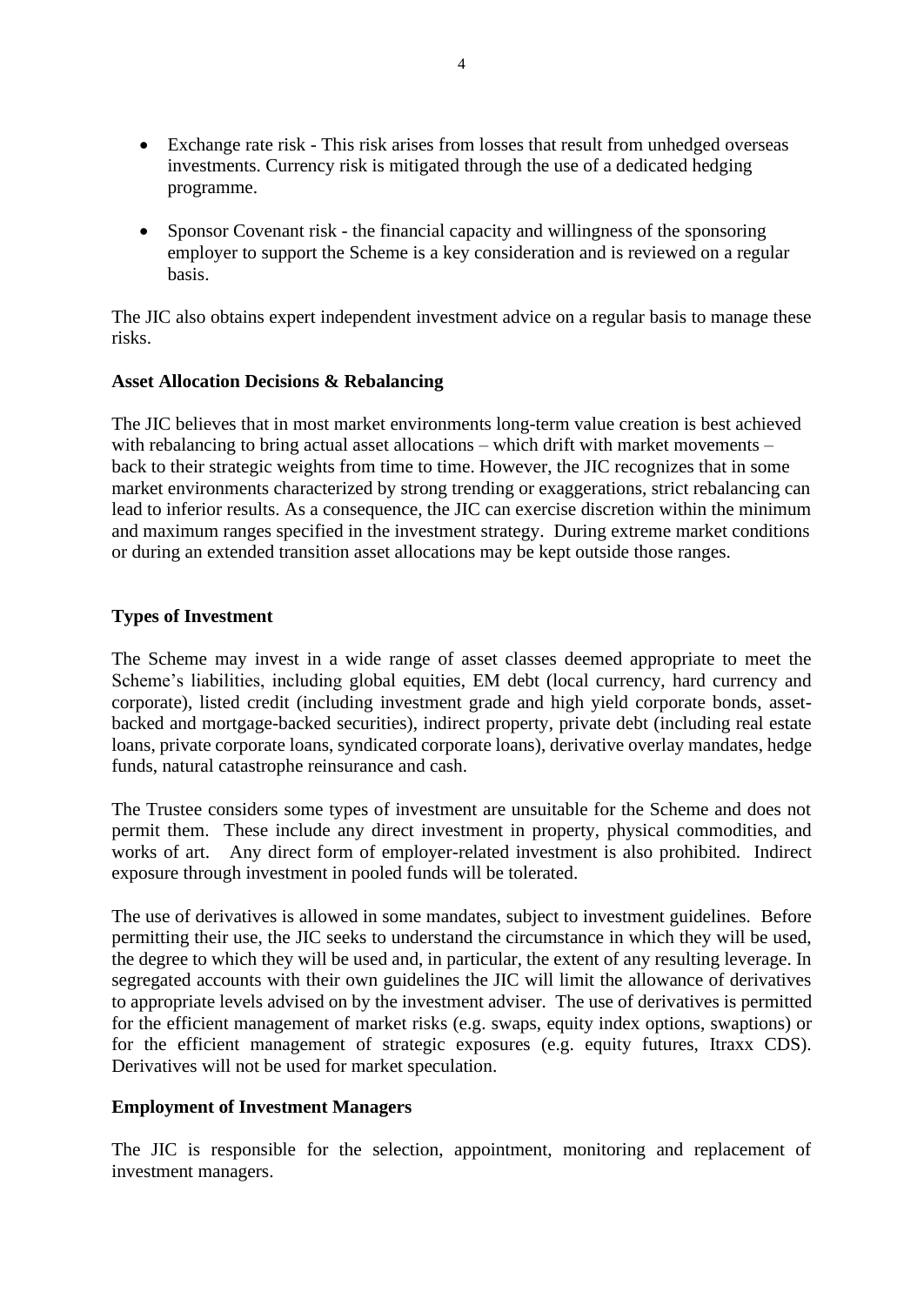The JIC appoints external investment managers to manage the assets of the Scheme; all managers are authorised under the Financial Services and Markets Act 2000 (or are authorised under an appropriate equivalent body in an overseas territory) to undertake investment business. The appointment and retention of investment managers is based on a list of criteria designed to select managers who, in the opinion of the JIC, are most likely to achieve the investment objective they have each been set, while at the same time ensuring that the Scheme is not exposed to undue risk. The JIC enters into a signed investment management agreement with each manager, setting out in detail the terms on which each portfolio is managed. Each agreement includes a detailed set of investment guidelines with which the investment manager has to comply. To the extent that the manager proposes investing in pooled funds, the JIC will ensure that the objectives and risk controls followed by these funds are consistent with those which the JIC would impose on the manager for a separately managed mandate.

In general, the JIC believes in the benefit of active management. Before appointing a manager to an active mandate, the JIC needs to be satisfied that there is a reasonable probability that the manager will add value, net of fees, relative to the appropriate benchmark index. An appointment will be reviewed following periods of sustained underperformance. Some managers are incentivised through remuneration via performance related fees and performance targets. Where the JIC is not satisfied that an active manager is likely to add value, the JIC believes that it is appropriate to employ a manager on the basis of a passive, index-tracking approach. Where the percentage allocated to active management within an assets class is sufficiently large, the JIC believes it is prudent to reduce the risk of underperforming the benchmark index by dividing the assets between two or more managers. Each investment manager is measured against a specific benchmark. The investment management structure is designed to ensure that the expected aggregate benchmark return, measured over the long term, should be sufficient to meet the target return of the investment objective. Where a manager is employed for an active mandate, an active return target in excess of the benchmark is agreed in conjunction with the investment adviser (see appendix 3). As a matter of policy, the target should be achievable without exposing the Scheme to excessive risk.

The Trustee requires the JIC to obtain written confirmation annually from the investment managers that the assets they manage for the Scheme are appropriately diversified and suitable, and that the managers have exercised their delegated powers of investment in a fiduciary manner. Investment Managers submit an annual report that is reviewed by the PIM and the Trustee Governance Committee.

### **Monitoring and Reviewing Investment Managers**

With the aid of the investment adviser the JIC will regularly monitor performance of asset managers and regularly review their investment styles, processes and resources. Investment managers are appointed based on their capabilities and, therefore, their perceived likelihood of achieving the expected return and risk characteristics required for the asset class being selected for.

If the investment objective for a particular manager's fund changes, the JIC will review the fund appointment to ensure it remains appropriate and consistent with the wider investment objectives.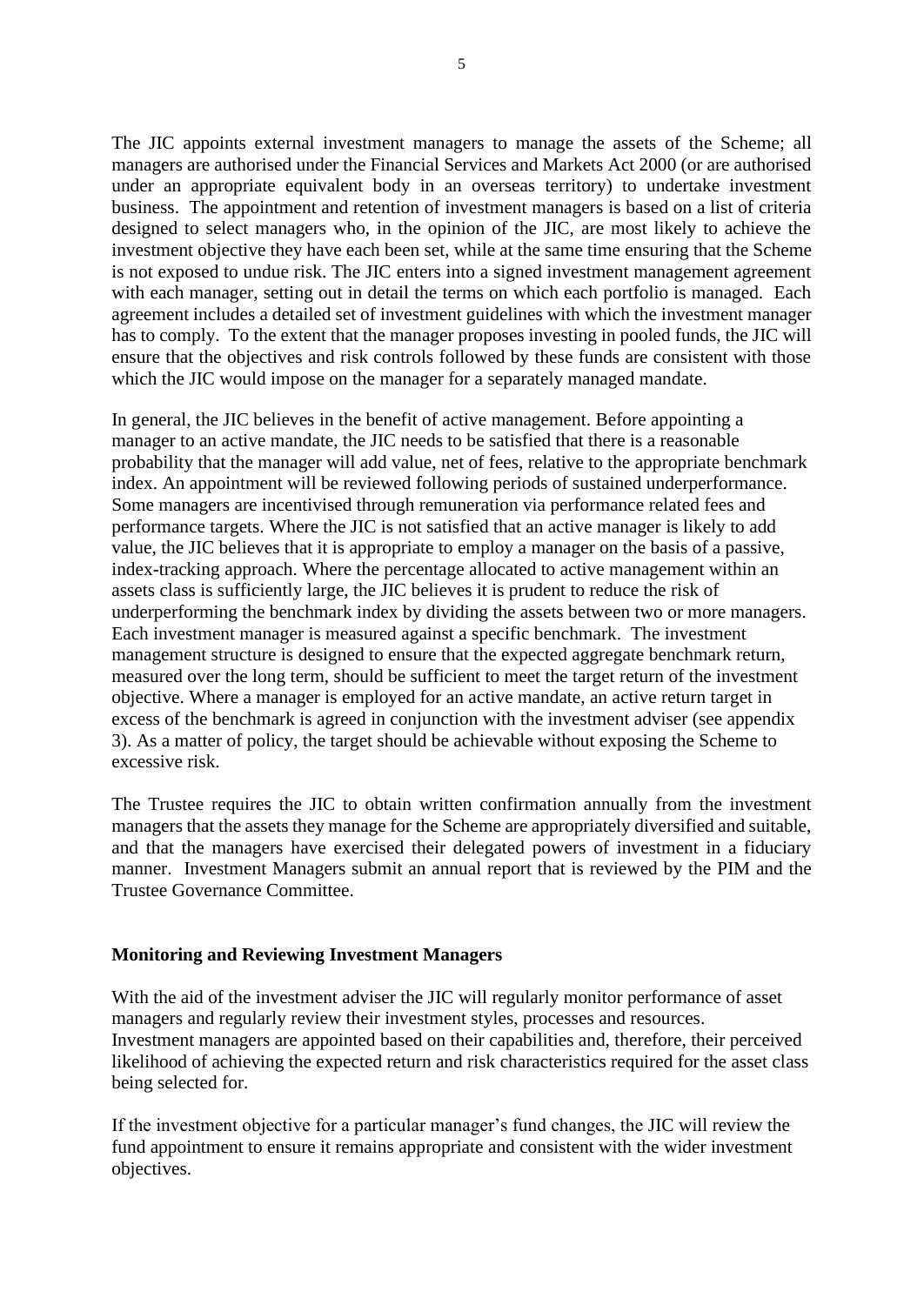For segregated appointments the JIC has specified criteria in the investment manager agreements for the asset manager to be in line with the Trustee's specific investment requirements. In relation to holdings in pooled investment vehicles, the Trustee accepts that it has no ability to specify the risk profile and return targets of the manager, but appropriate mandates can be selected to align with the overall investment strategy.

Investment managers are aware that their continued appointment is based on their success in delivering the mandate for which they have been appointed to manage. If the JIC are dissatisfied, then they will look to replace the manager.

On a quarterly basis the PIM collects asset valuations from the managers and provides a performance summary on total portfolio, asset class and single manager level. The asset managers themselves are expected to provide an investment report on a quarterly basis, to include a detailed portfolio analysis, performance comparisons, commentary and such other information as the manager deems appropriate for appraising and evaluating the portfolio. For the equity managers the PIM will produce an annual report summarising each manager's calendar year broker commission levels for the JIC to review.

The LDI manager is required to report at least quarterly on all relevant exposures, including basis point values, swap notionals, size and maturity of repo transactions, total exposure to Gilts and other instruments used for LDI investment.

The JIC's focus is on long term performance but a manager may still be put 'on watch' if there are short term performance concerns. If a manager is not meeting performance objectives, or their investment objectives for the mandate have changed, the JIC may ask the manager to review their fees – either the Annual Management Charge or the performance related fee element (if applicable).

On a regular basis the PIM will undertake review meetings with the active asset managers to evaluate them with respect to qualitative criteria such as investment process and team stability as well as quantitative results against the defined objectives (see appendix 3). All major issues with any manager or asset class will be brought to the immediate attention of the JIC which then reviews the situation.

The investment adviser will provide regular research reports on the active managers, based on a forward looking view of the manager's capabilities in the asset class in question. Asset classes will be covered on a rolling base, such that each manager is covered at least once every two years.

The JIC formally decides about retention or dismissal of the asset manager. In addition, it takes into account the actual mandate experience, diversification aspects and costs of replacement. The Scheme is a long term investor and is not looking to change the investment arrangements on a frequent basis.

For open-ended funds there is no set duration for the manager appointments. The Trustee will retain an investment manager unless there is a strategic change to the overall strategy that no longer requires exposure to that asset class or manager, or the manager appointment has been reviewed and the Trustee has decided to terminate.

For closed-ended funds, the Scheme is invested for the lifetime of the fund. At the time of appointment, the Trustee receives an indication of the expected investment duration of their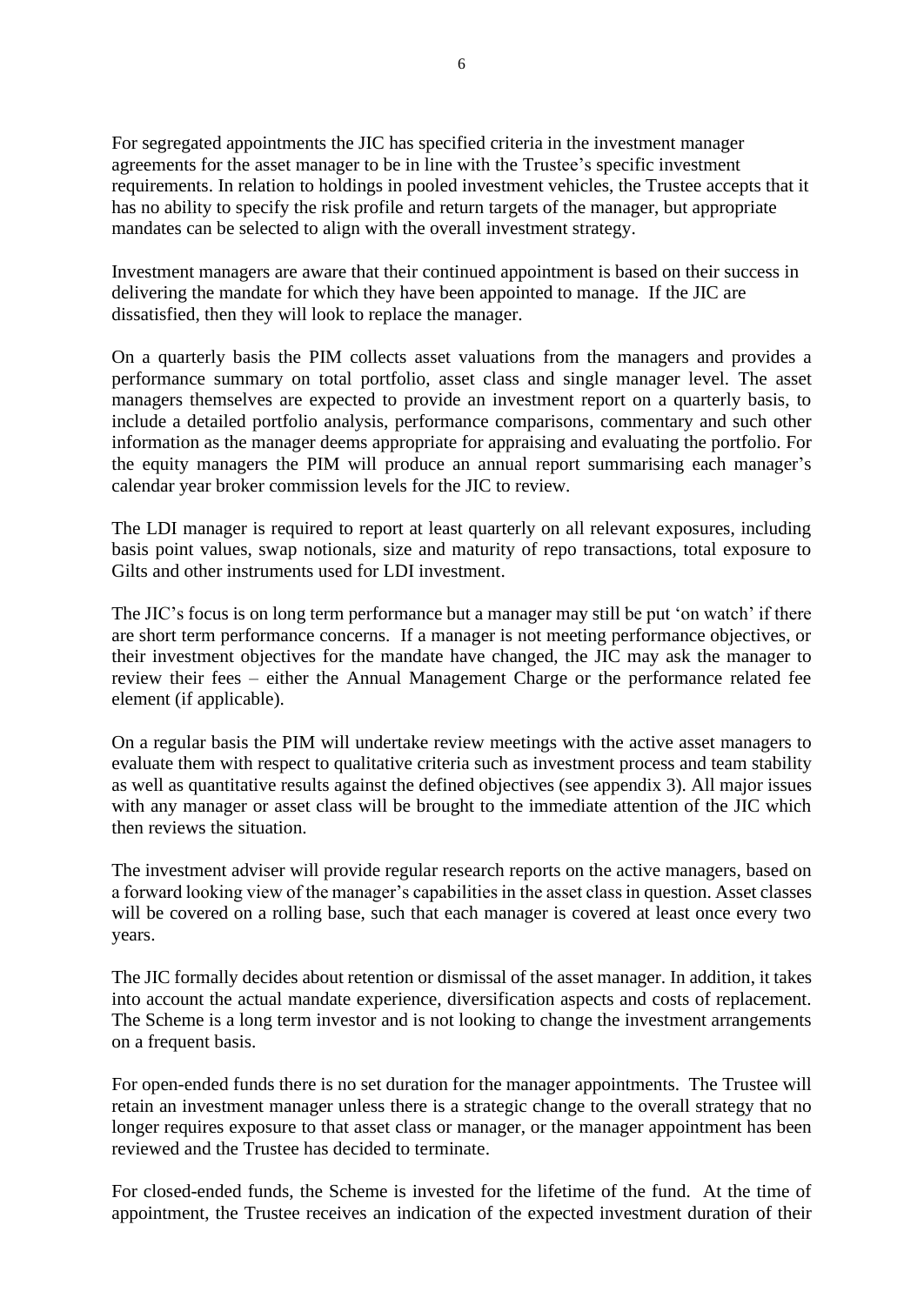funds. In order to maintain a strategic allocation to these asset classes, the Trustee may choose to stay with the manager in a new closed ended fund (if available) for that asset class or appoint a different manager.

## **Environmental, Social, Governance (ESG) and Ethical Considerations, UK Stewardship Code.**

The Trustee believes that environmental, social, and corporate governance (ESG) factors may have a material impact on investment risk and return outcomes, and that good stewardship can create and preserve value for companies and markets as a whole. The Trustee also recognises that long-term sustainability issues, particularly climate change, present risks and opportunities that increasingly may require explicit consideration. The Trustee has taken into account the expected time horizon of the Scheme when considering how to integrate these issues into the investment decision making process.

The Trustee has given appointed investment managers full discretion in evaluating ESG factors, including climate change considerations, and exercising voting rights and stewardship obligations attached to the investments, including undertaking engagement activities, in accordance with their own corporate governance policies and current best practice, including the UK Corporate Governance Code and UK Stewardship Code. The Trustee requires that investment managers explain how they take ESG considerations into account and the Trustee itself lays out in a separate report if and how it complies with the UK Stewardship Code. The Trustee also completes a benchmarking analysis on an annual basis to compare how the managers' ESG approaches compare to the broader universe.

The JIC will also consider the investment consultant's assessment of how each investment manager embeds ESG into its investment process. This includes the investment managers' policy on voting and engagement, and their investment decisions. The JIC will use this assessment in decisions around selection, retention and realisation of manager appointments.

Member views are not taken into account in the selection, retention and realisation of investments.

## **Exercise of Voting Rights**

The Trustee believes that exercise of voting rights forms part of the investment process to achieve the best long-term outcome. Therefore this activity is delegated to investment managers. Managers are required to keep records of exercised votes and report to the JIC on request. Equity managers will provide their calendar year data on voting which the Pensions Investment Manager will report annually to the JIC.

## **Custody**

All custodial responsibilities for the Scheme's assets rest with a master custodian. The JIC selects and retains the custodian taking into account the standards of service, quality of process and security required. The JIC reviews the custodian with respect to these criteria as part of its governance monitoring and takes into account the views of the investment adviser.

### **Records**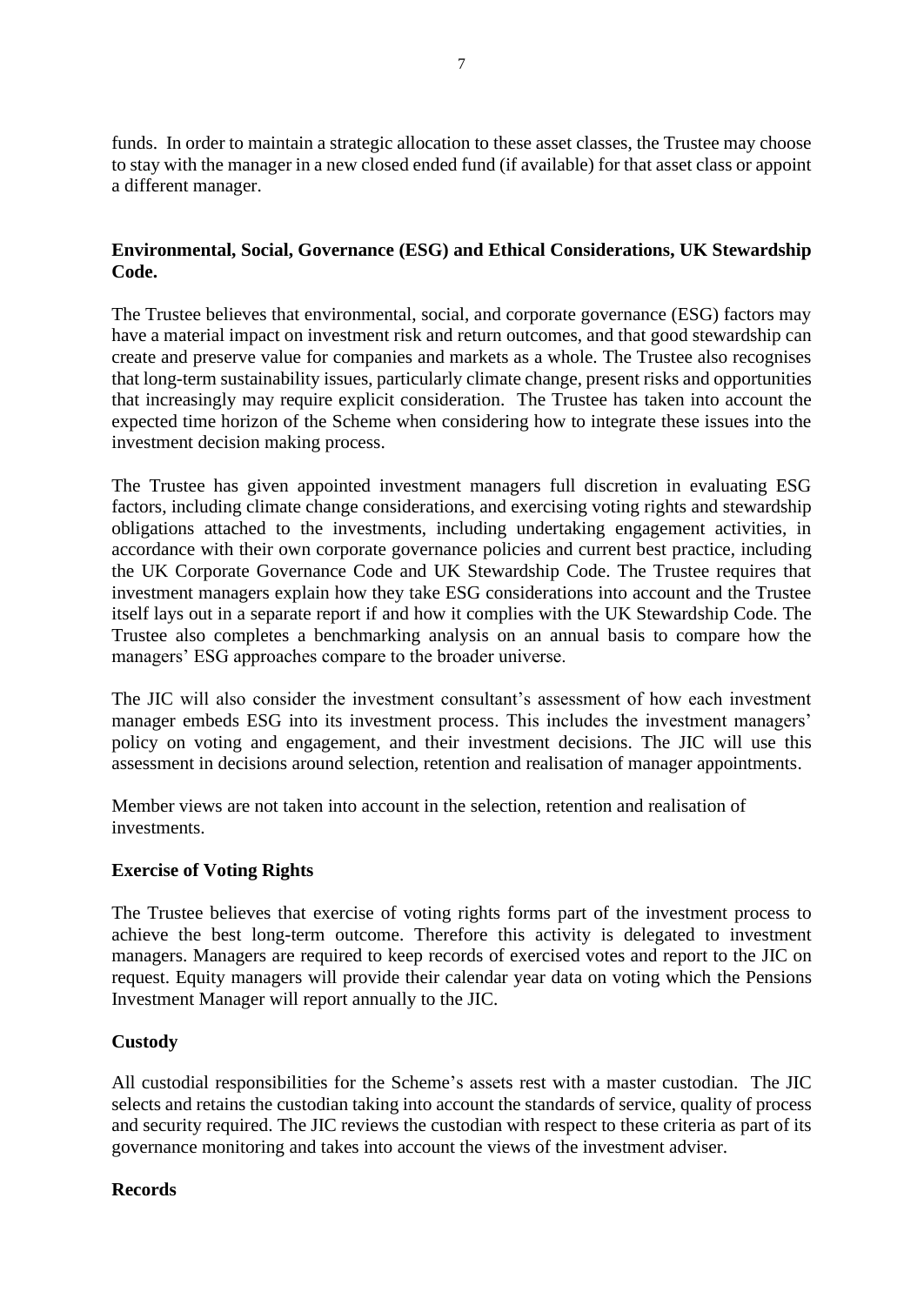The Trustee requires the JIC, as Administrator of BOCPIF, to ensure that investment accounting records are kept and are reconciled with the records of the custodian and investment managers. The JIC is also required to apportion the growth (or diminution) in the commingled assets between the participating schemes using the apportionment formula. The JIC must ensure that the apportionment formula, which is used to apportion the growth or diminution in value of the commingled assets in BOCPIF, is equitable and is being applied correctly. These tasks are delegated to BOC Pension Services, Scheme Accounting.

Approved by:

J Hylands C Morton

Trustee Director Trustee Director

\_\_\_\_\_\_\_\_\_\_\_\_\_\_\_\_\_\_\_\_\_\_\_\_\_ \_\_\_\_\_\_\_\_\_\_\_\_\_\_\_\_\_\_\_\_\_\_\_\_\_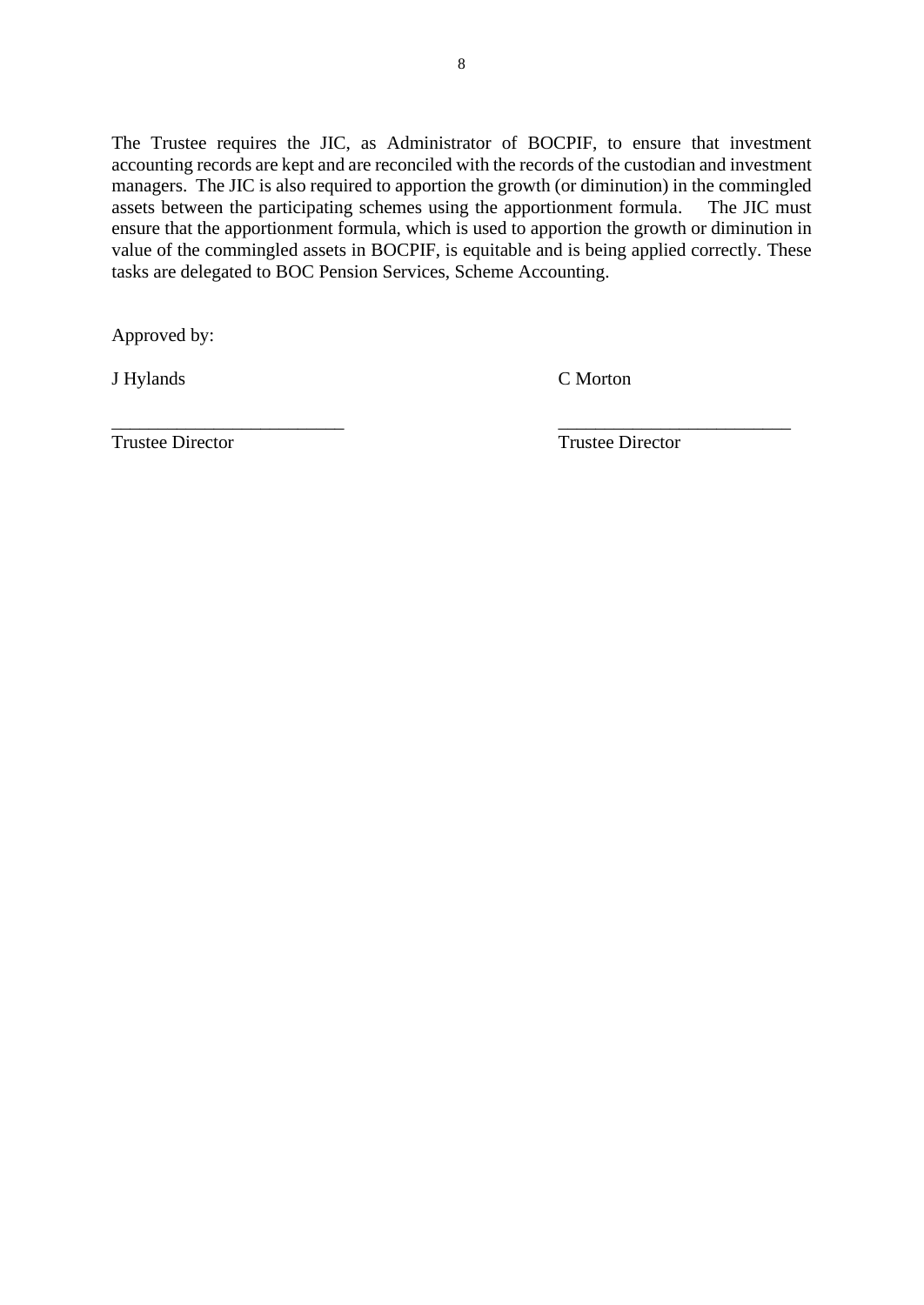# Appendix 1 of Statement of Investment Principles

| <b>Asset Class</b>                 | <b>Strategic Weight</b> | <b>Minimum</b> | <b>Maximum</b> |
|------------------------------------|-------------------------|----------------|----------------|
| LDI & Cash Portfolio               | 22%                     | 15%            | 35%            |
| <b>Private Debt</b>                | 30%                     | 20%            | 35%            |
| <b>Global Equity</b>               | 25%                     | 15%            | 30%            |
| <b>EM Debt &amp; Listed Credit</b> | 8%                      | $0\%$          | 15%            |
| Liquid Alternatives & NatCat       | 15%                     | 10%            | 20%            |

# **Scheme Investment Strategy**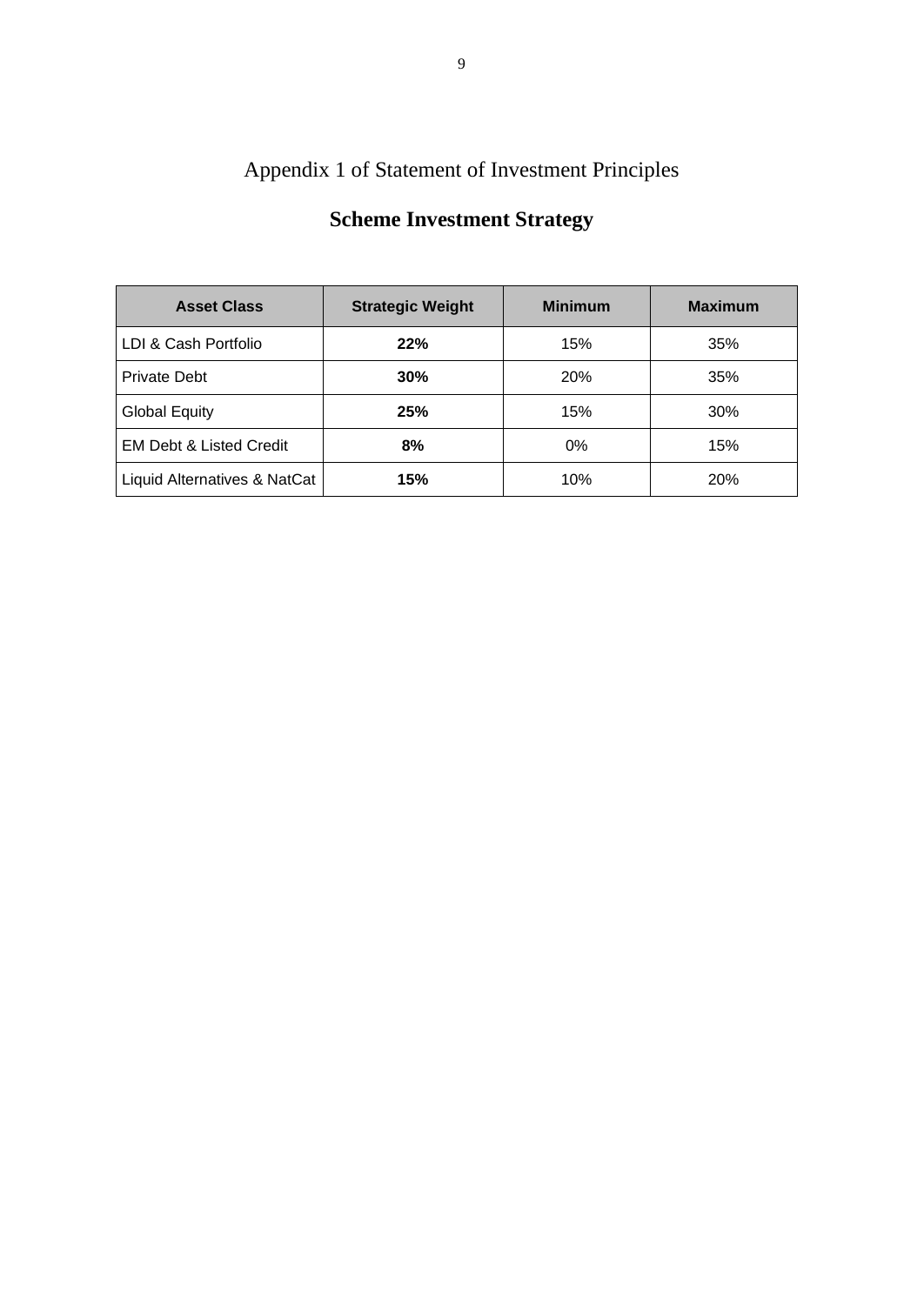## Appendix 2 of Statement of Investment Principles

## **Scheme Target Hedging Levels**

## **Foreign Currency Hedging:**

Private Debt and Listed Credit – Developed Markets (e.g. USD, EUR): 100% EM Debt: Local Currency: 0%, USD: 80% Equities – Developed Markets: As determined by the JIC from time to time Equities – Emerging Markets: 0% Liquid Alternatives and Nat Cat Re-Insurance-: 100% Other asset classes: As determined by the JIC case by case.

## **Equity Risk Management and Tail Risk Hedging**

Equity index futures or option strategies or volatility index futures strategies as determined by JIC from time to time.

## **Interest Rate and Inflation Risk Hedging**

Instruments: Physical bonds, swaps, swaptions and Gilt repos

Inflation hedging range: 80-95%

Interest rate hedging range: 50-65%

Inflation and Interest Rate hedging is measured on a Gilts  $+0.5\%$  basis only taking direct exposures in the LDI portfolio and Listed credit (if any) into account, but not indirect hedging e.g. from private debt or equities or minor duration exposures from EM debt.

It is expected that the interest rate hedging range is shifted higher as the funding level improves.